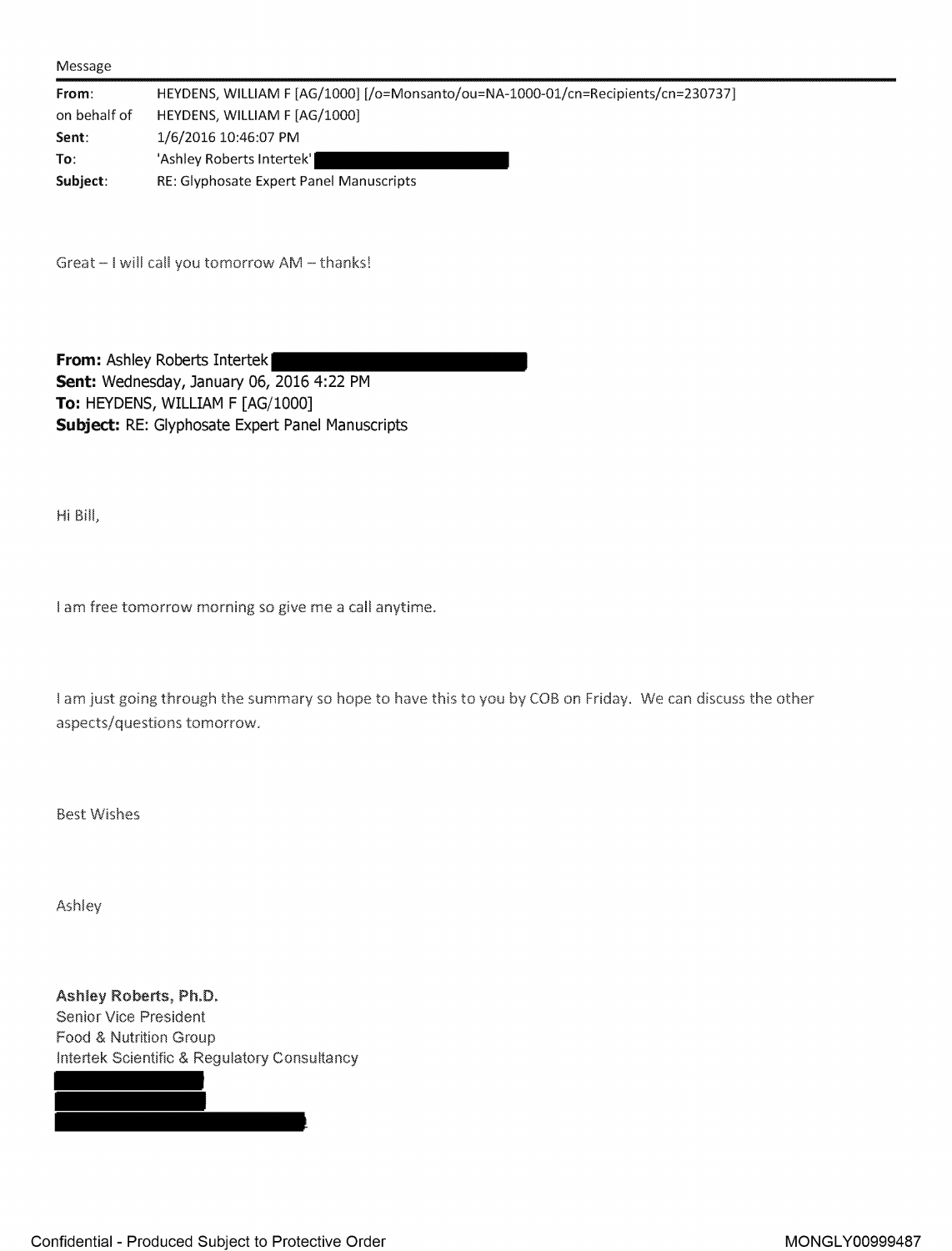**From: HEYDENS, WILLIAM F [AG/1000] Sent: January-06-16 5:08 PM To: Ashley Roberts Intertek Subject: Glyphosate Expert Panel Manuscripts** 

Hi Ashley,

Thanks for the updates on the Animal Bioassay and Summary chapters - I am not surprised at the challenges with the Summary chapter!

(a

I wanted to update you on what I/we have been doing on our end.

Back in mid-December, I forwarded the final Epidemiology & Genotoxicity manuscripts from John & Larry to our resident expert report/manuscript preparation person here at Monsanto to put them in the format (including references) specified by Critical Reviews in Toxicology. The re-formatting was done and a number of questions came up (mostly on references), which I have sent back to Larry & John to resolve (John says he will be done tomorrow - no surprise).

During re-formatting of Epi & Genetox. sections, the question came up about needing an Abstract for each chapter (currently none have Abstracts written). That makes sense for a single stand-alone publication, but I don't know if *CRT* will require an Abstract for each chapter when they publish a multi-chapter stand-alone Supplement? Or could we get by with 1 overall Abstract that goes with either the Introduction chapter or the Summary chapter'? Do you have thoughts on that? Should we ask Roger McClellan?

I had already written a draft Introduction chapter back in October/November, but I want to go back and re--read it to see if it could benefit from any 're-freshing' based on things that have transpired over the last 10-12 weeks. I will do that in the next few days. Then I was thinking I would run it by you for your comments/edits. And then comes the question of who should be the ultimate author - you or Gary? I was thinking you for the Introduction chapter and Gary for the Summary chapter, but I am totally open to your suggestions.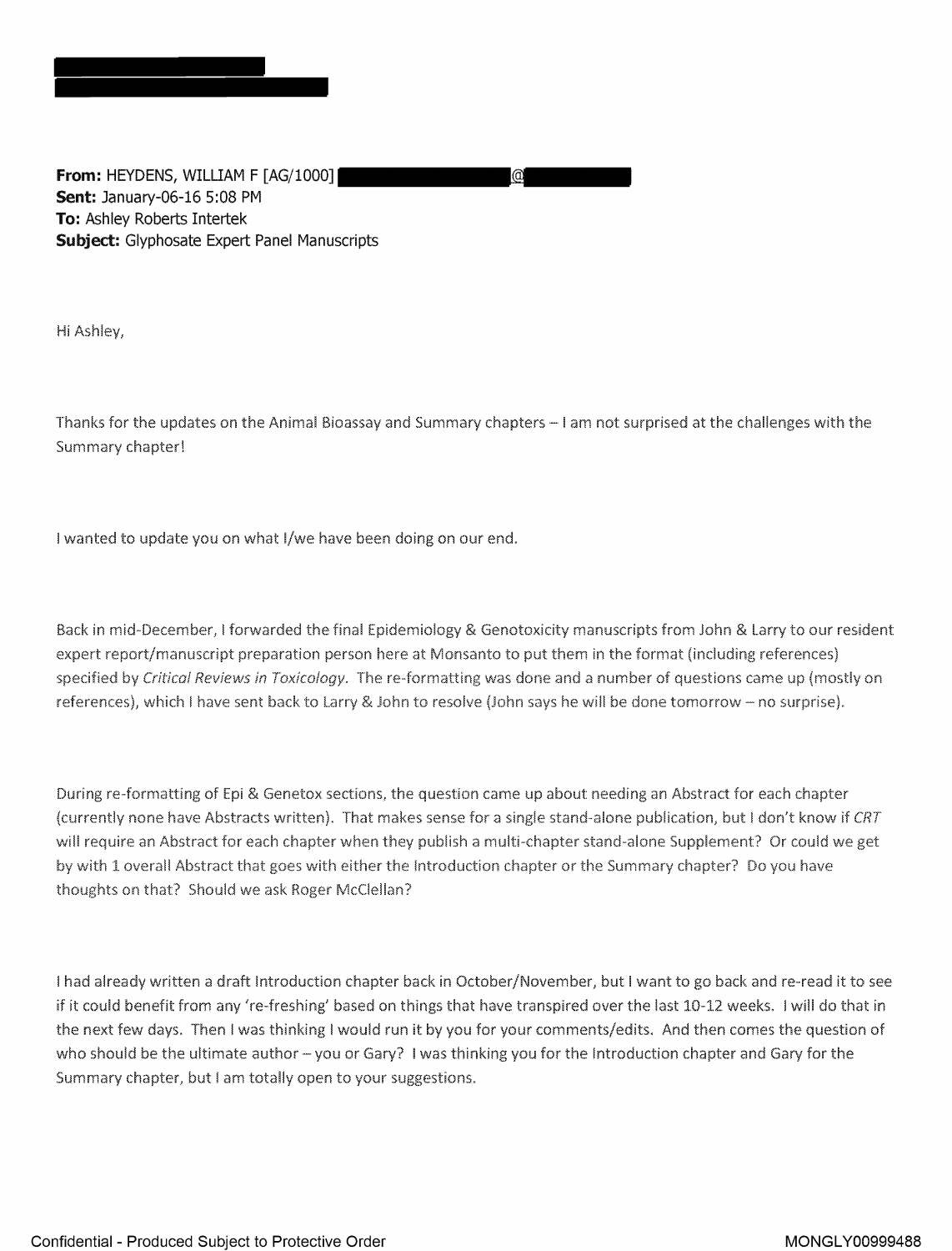That leaves the Exposure chapter from Keith - I am not totally sure where that stands - I vaguely recall that he was still going to make a few changes? I think you and I should talk about how that chapter gets completed, as it is not exactly what I was expecting. Do you have any time Thursday AM? I have a meeting 7:30-8:00 AM and 9:00-10:00 my time, but I could call you before/between/after those meetings. Alternatively, bright & early Friday morning? Let me know what works.

Thanks much,

Bill

This e-mail message may contain privileged and/or confidential information, and is intended to be received only by persons entitled to receive such information. If you have received this e-mail in error, please notify the sender immediately. Please delete it and all attachments from any servers, hard drives or any other media. Other use of this email by you is strictly prohibited.

All e-mails and attachments sent and received are subject to monitoring, reading and archival by Monsanto, including its subsidiaries. The recipient of this e-mail is solely responsible for checking for the presence of "Viruses" or other "Malware". Monsanto, along with its subsidiaries, accepts no liability for any damage caused by any such code transmitted by or accompanying this e-mail or any attachment.

The information contained in this email may be subject to the export control laws and regulations of the United States, potentially .including but not limited to the Export Administration Regulations (EAR) and sanctions regulations issued by the U.S. Department of Treasury, Office of Foreign Asset Controls (OFAC). As a recipient of this information you are obligated to comply with all applicable U.S. export laws and regulations.

**Valued Quality. Delivered.** 

## **CONFIDENTIALITY NOTICE**

**This email may contain confidential or privileged information, if you are not the intended recipient, or the person responsible for delivering the message**